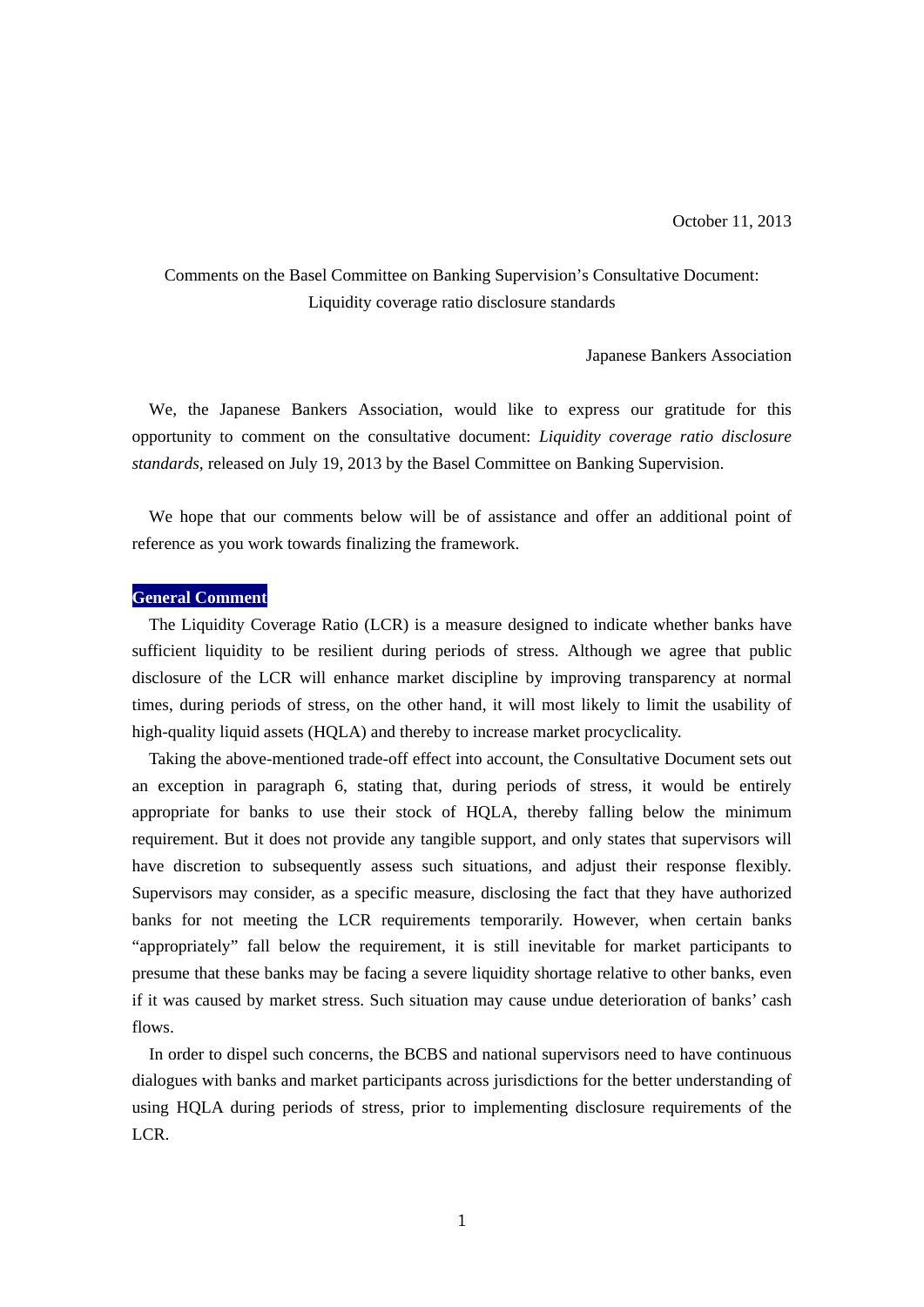## **Specific Comments**

## ○ **Implementation date of disclosure requirements**

It is requested that the BCBS consider setting the effective date of LCR disclosure requirements after the implementation date of the LCR, allowing a reasonable lead-time.

The LCR will be introduced on 1 January 2015, but the minimum requirement will be set at 60% and rise in equal annual steps to reach 100%. If its disclosure requirements become effective simultaneously, it may be difficult for market participants to assess the liquidity positions of banks from the disclosed results of LCR, since there will not be an established assessment approach readily available. It is expected that there would be a more concrete view among market participants on how to assess the LCR after some time, perhaps by the time comprehensive analysis/ assessment report on the LCR results will be published by the BCBS. The BCBS should not require public disclosure of the LCR by individual banks during this period of time.

### ○ **Disclosure items**

We support the Consultative Document stating the objective of providing qualitative information as enabling market participants to gain a more thorough understanding of quantitative information, and we also support its approach of giving latitude to each bank in determining which items to disclose.

For items provided as examples, the Consultative Document states that, where significant to the LCR, banks may discuss disclosure of such items. It is, however, necessary to note that users of disclosed information, such as rating agencies and investors, may conceive that all examples are required disclosure items, so long as they are provided in the BCBS document. In addition, since examples illustrated in paragraphs 16 and 20 are too detailed as compared to the quantitative information required, we consider that these should be deleted. It is also requested to clearly note that whether and what to disclose under additional quantitative information, specified in paragraph 19, is at the sole discretion of each bank.<sup>1</sup>

#### ○ **Simple average of daily observations**

*The Basel III: The Liquidity Coverage Ratio and liquidity risk monitoring tool published in* January 2013 defines that the frequency of calculating the LCR should be "at least monthly (para. 162)." As for calculating the LCR, "monthly" has been agreed as the minimum required frequency internationally, although it is clear that operational capacity to increase the frequency in stressed situations is prerequisite. Consequently, figures subject to ongoing disclosure,

The metrics illustrated in paragraphs 16, 19, and 20 include some metrics similar to those illustrated as supervisory monitoring tools in *The Basel III: The Liquidity Coverage Ratio and liquidity risk monitoring tool*. The BCBS should distinguish "additional quantitative information that banks may consider disclosing" from "monitoring tools," which will be mainly used for communication between banks and supervisors and are not aimed to be disclosed at all times, so that market participants will not be confused.